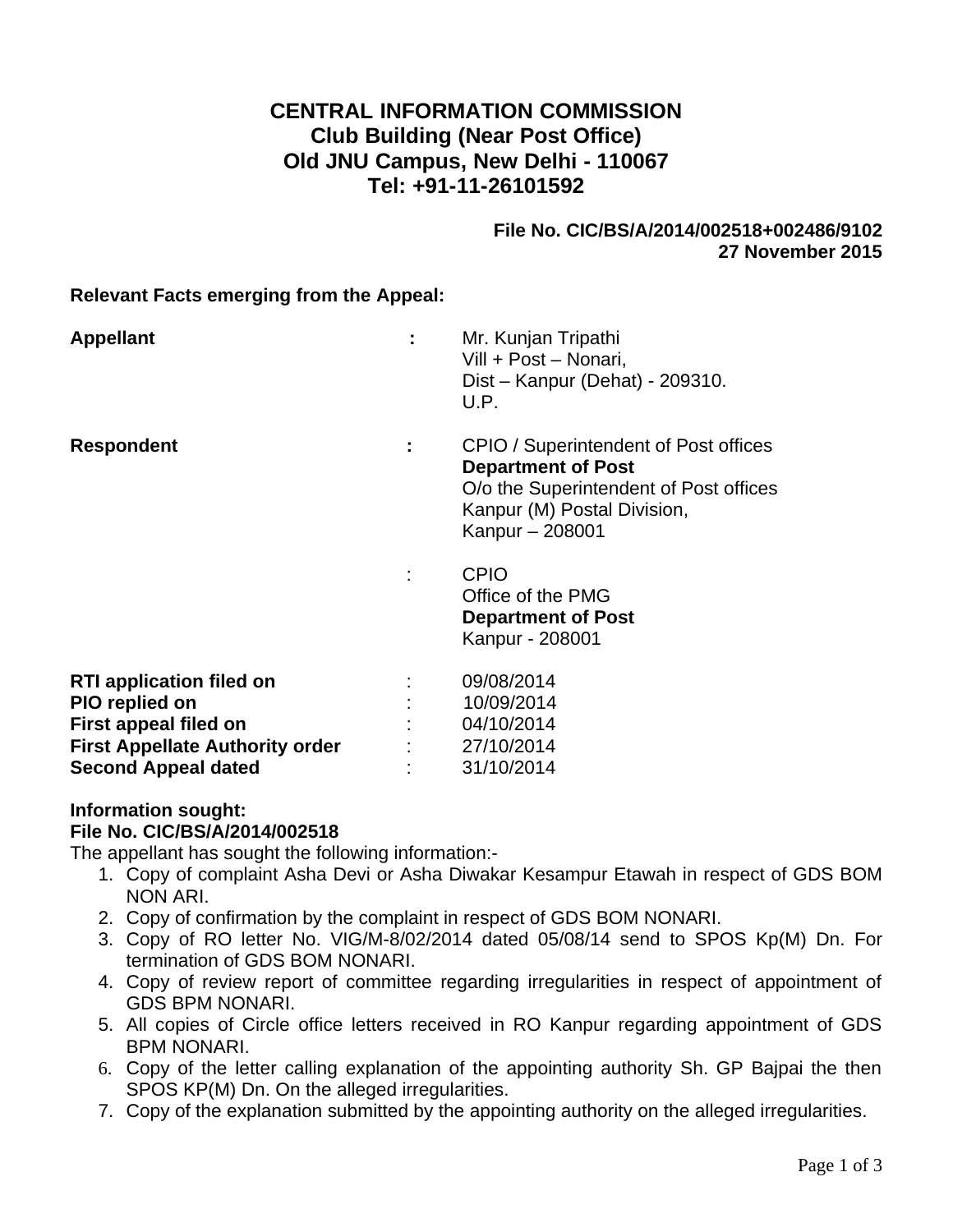- 8. Copy of the letter of the then SPOS KP(M) Dn. Sh. G.P. Bajpai proposing the post of GDS BPM NONARI to be filled up by the PH person.
- 9. Copy of action taken by RO Kanpur on the letter of the then SPOS KP(M) Sh. G.P. Bajpai mentioned at above Sr. no. 8.
- 10.Copy of showcause notice issued by RO Kanpur to the terminated candidate before terminated from the post of GDS BOM NONARI.
- 11.Whether all the similar appointments of GDS BPM where category of notified advertisement were changed by appointing authority have been cancelled by RO KANPUR BO- Majhra pipar Kheda SO – Gangaghat District – Unnao and other also.

#### **File No. CIC/BS/A/2014/002486**

- 1. On what basis/rulings the Review committee was made by Postal department for the appointment of Dakpal.
- 2. What is the Constitution of the Review committee made for the appointment of Dakpal.
- 3. Provide the name and designation of the chairman of the Review Committee.
- 4. Provide the name and designation of the member of Review Committee.
- 5. Provide the copies of the complaint received by Aasna Devi Diwakar D/o Ramsingh C/o Nitin Mishra Keshampur (Juan) Auraiya from PMG office and CPMG Office.
- 6. Provide the copy of the complaint filed by Saroj Devi (Dak Vitrak) Nonari against the selection/appointment of Nonari Dakpal.
- 7. Provide the copy of the application given by Saroj Devi for getting the post of Dakpal to PMG Office and Superintendent KP (M).
- 8. Provide the copies of note sheets of Branch Dakpal Nonari circular no. Vig/M-8/02/2014.

### **Grounds for the Second Appeal:**

The CPIO has not provided the desired information.

#### **Relevant Facts emerging during Hearing held on 06/11/2015:**

The following were present

**Appellant:** Mr. Kunjan Tripathi through VC

**Respondent:** Mr. R K Tiwari CPIO's representative through VC

It is seen that the information sought in both the appeals is inter-related and hence they are heard together and disposed of by a common order.

The CPIO's representative stated that response to the appellant's RTI applications was given vide letters dated 10/09/2014 and the replies have been upheld by the FAA vide order dated 27/10/2014. The appellant stated that he was working as GDS at Nonari BO and his services have been terminated by the PMG and he wants copy of the enquiry/review report based on which the termination order was issued. The CPIO's representative stated that he is representing SSPO Kanpur and requested that the matter may be adjourned to enable the CPIO PMG office to file his response.

#### **Interim Decision notice dated 06/11/2015:**

As requested by the CPIO's representative the matter is adjourned with a direction to the CPIO O/o PMG Kanpur to furnish his submissions to the Commission (endorsing a copy to the appellant) by 20/11/2015. The CPIO should send his submissions to the Commission by post and also by e-mail at b.seth@nic.in.